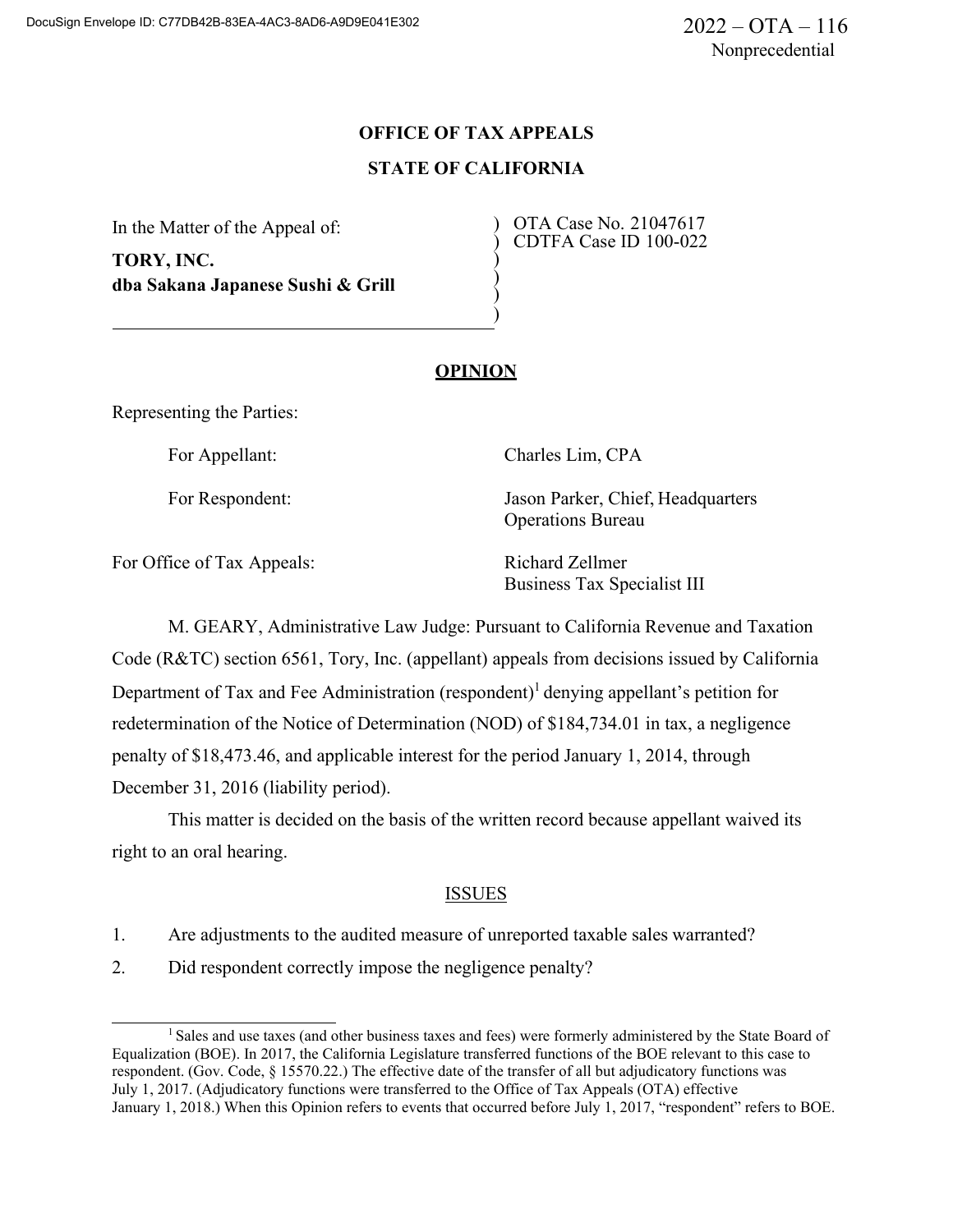#### FACTUAL FINDINGS

- 1. Appellant operated a Japanese restaurant and had been previously audited by respondent for the period July 1, 2010, through June 30, 2013. Appellant provided inadequate business records for the prior audit, which determined, on the basis of a credit card ratio, that appellant had failed to report  $\frac{1,218,252}$  in taxable sales and had been negligent.<sup>2</sup>
- 2. On December 1, 2016, respondent contacted appellant's restaurant by telephone to initiate the audit, and spoke to an employee who said that the owner would not be in until later. Respondent notified appellant regarding the audit by letter dated December 1, 2016, and on December 5, 2016, appellant's representative contacted respondent to request a two-month delay due to the owner's planned two-month vacation. Respondent informed the representative that it would accommodate appellant's owner, but respondent asked to visit the restaurant to examine the restaurant's computer system before the owner left. Appellant declined the request. On respondent's first visit to the restaurant on February 10, 2017, appellant informed respondent that the point-of-sale (POS) system it had used during the liability period had been accidentally damaged beyond repair and that a new POS system had been installed.<sup>3</sup>
- 3. For the liability period, appellant reported total sales of \$1,231,670 and claimed deductions for sales tax reimbursement of \$101,699 included in total sales, resulting in reported taxable sales of \$1,129,971.
- 4. Appellant provided the following records for the audit: appellant's federal income tax returns (FITRs) for 2014 and 2015; appellant's bank statements for 2014 and 2015; credit card daily summary reports for the fourth quarter of 2016 (4Q16); and Forms 1099-K for

<sup>&</sup>lt;sup>2</sup> As used in this Opinion our references to "inadequate business records" and records that were "inadequate" for sales and use tax purposes" generally refer to records that are not sufficient to enable respondent to determine the correct tax liability without resorting to an indirect audit method, such as one that uses a credit card sales ratio to determine taxable sales.

<sup>&</sup>lt;sup>3</sup> According to the Assignment Activity History, which is part of the audit work papers, appellant informed respondent that the old computer system was near the kitchen, and food or water spilled on the computer and a floor cable, which caused the system to not function well.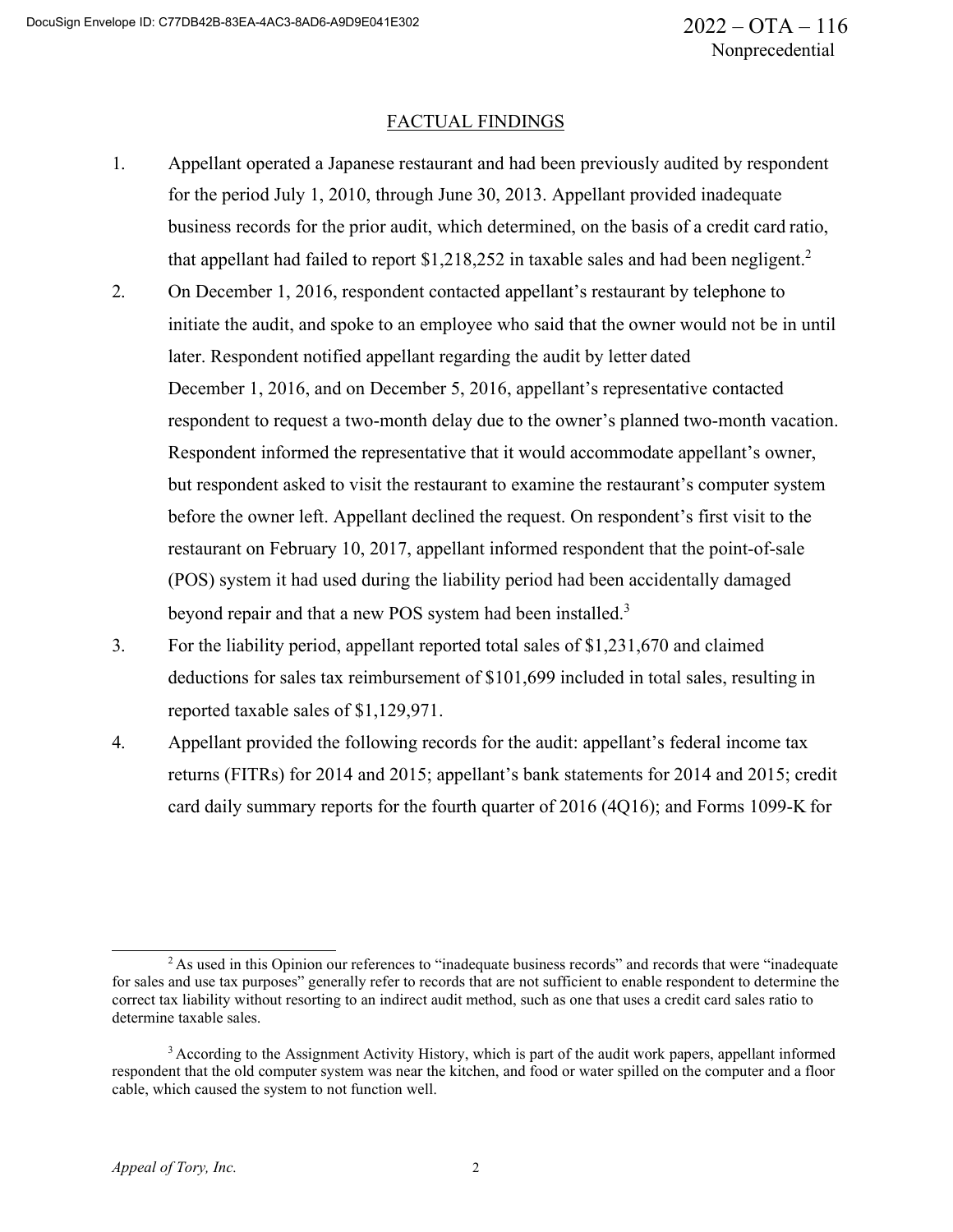2015 and 2016.<sup>4</sup> Respondent obtained Form 1099-K information for 2014 from the Franchise Tax Board. Appellant did not provide any guest checks, sales receipts, or POS reports for the liability period.

- 5. Respondent found that gross receipts reported on the FITRs exceeded total sales reported on the sales and use tax returns (SUTRs) by \$358,633 in 2014 and \$657,526 in 2015. Respondent compared total sales reported on the SUTRs to cost of goods sold reported on the FITRs, computing book markups of 12.88 percent for 2014, and -25.89 percent for 2015.<sup>5, 6</sup> Respondent expected the markup for this business to exceed 200 percent.
- 6. Respondent also found that appellant's bank deposits during 2014 and 2015 totaled \$1,751,025. It subtracted an estimated amount of tips from credit card deposits to compute bank deposits from sales of \$1,507,316, which exceeded total sales reported on SUTRs for the same period by \$694,690.
- 7. Based on the low book markups, the difference between gross receipts reported on the FITRs and total sales reported on SUTRs, and the difference between bank deposits from sales and total sales reported on the SUTRs, respondent concluded that reported sales were understated and decided to compute appellant's sales using the credit card sales ratio method.7
- 8. Respondent used the information from the Forms 1099-K to calculate credit card deposits of \$3,099,419 for the liability period. Using the credit card daily summary reports for

<sup>4</sup> Form 1099-K is an IRS form titled, "Payment Card and Third Party Network Transactions," which shows the monthly and annual amounts paid to a merchant by a bank, credit card company, or third-party network during a given time period. Form 1099-K includes payments made by any electronic means, including but not limited to credit cards, debit cards, and PayPal. As used in this Opinion, "credit card" refers to all electronic forms of payment shown on the Forms 1099-K.

<sup>&</sup>lt;sup>5</sup> "Markup" is the amount by which the cost of merchandise is increased to set the retail price. For example, if the retailer's cost is \$.70 and it charges customers \$1.00, the markup is \$0.30. The formula for determining the markup percentage is markup amount  $\div$  cost. In this example, the markup percentage is 42.86 percent (.30 ÷ .70 = 0.42857). A "book markup" (sometimes referred to as an "achieved markup) is one that is calculated from the retailer's records. Markup and gross profit margin are different. The gross profit is the sales price minus the cost. The formula for determining the gross profit margin is profit amount ÷ sales price. In the above example, the gross profit margin is 30 percent  $(.30 \div 1.00 = 0.3)$ .

 $6$  A negative markup means that cost of goods sold (reported on FITRs) exceeds total revenue (reported on SUTRs) from the sales of those goods. If accurate, it means that appellant sold goods for less than its cost. Negative markups are evidence of underreporting of sales.

 $7A$  credit card sales ratio is the ratio of credit card sales to total sales. According to respondent, appellant admitted at the time of the audit that it did not report all taxable sales because it was struggling to pay its creditors.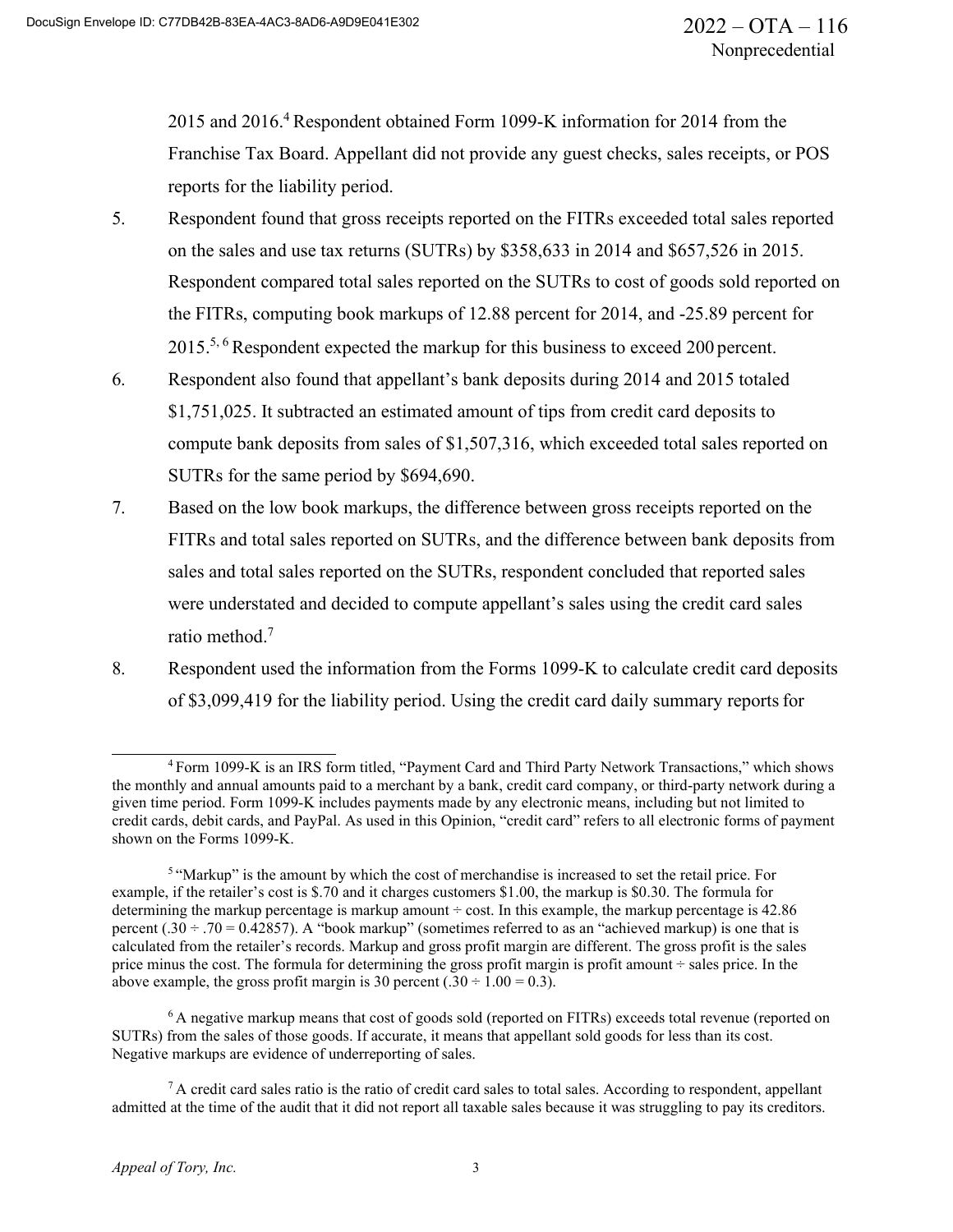4Q16, which included data from 89 business days, respondent found that tips represented 12.52 percent of total credit card deposits for that quarter. Respondent used that rate to calculate tips of \$388,047 included in credit card deposits (\$3,099,419 x 12.52). Respondent first subtracted tips from credit card deposits and then subtracted sales tax reimbursement at the applicable rate for each quarterly period, to compute credit card deposits from sales, excluding sales tax and tips, of \$2,487,497 for the liability period.

- 9. Because POS data was not available for the liability period, respondent first attempted to compute a credit card sales ratio using data from observing sales at the business. According to the audit work papers, respondent was to observe sales during three days, April 11, April 18, and April 25, 2017, all consecutive Tuesdays at appellant's request.<sup>8</sup> Respondent indicates that on the first observation date, appellant did not permit the observer to sit in a position from which the details of the sales transactions could be observed and that at the end of the observation test day, the auditor added up the sales from the available guest checks and computed that credit card sales represented 98.38 percent of total sales for that day. Respondent considered the 98.38 percent credit card sales ratio to be unusually high and concluded that appellant had "manipulated" the guest checks. Respondent abandoned its plan to determine the credit card sales ratio using data from observing sales at the business.
- 10. After the one-day observation, appellant provided POS data from its new POS system for 1Q17. Respondent used this information to compute that credit card sales represented 78.16 percent of total sales for 1Q17. Respondent found the 78.16 percent ratio to be reasonable for appellant's business, and thus, used it to establish the credit card sales ratio.
- 11. Respondent divided total credit card deposits from sales of \$2,487,497 by the credit card sales ratio of 78.16 percent to compute audited taxable sales of \$3,182,571 for the liability period. It compared audited taxable sales of \$3,182,571 to reported taxable sales of \$1,129,971 to compute unreported taxable sales of \$2,052,599 for the liability period.

<sup>8</sup> The audit work papers contain an Observation Test Fact Sheet, which indicates that on April 3, 2017, respondent agreed with appellant's representative that the observation would occur on the three Tuesdays in April, and the Assignment Activity History refers to the same agreement.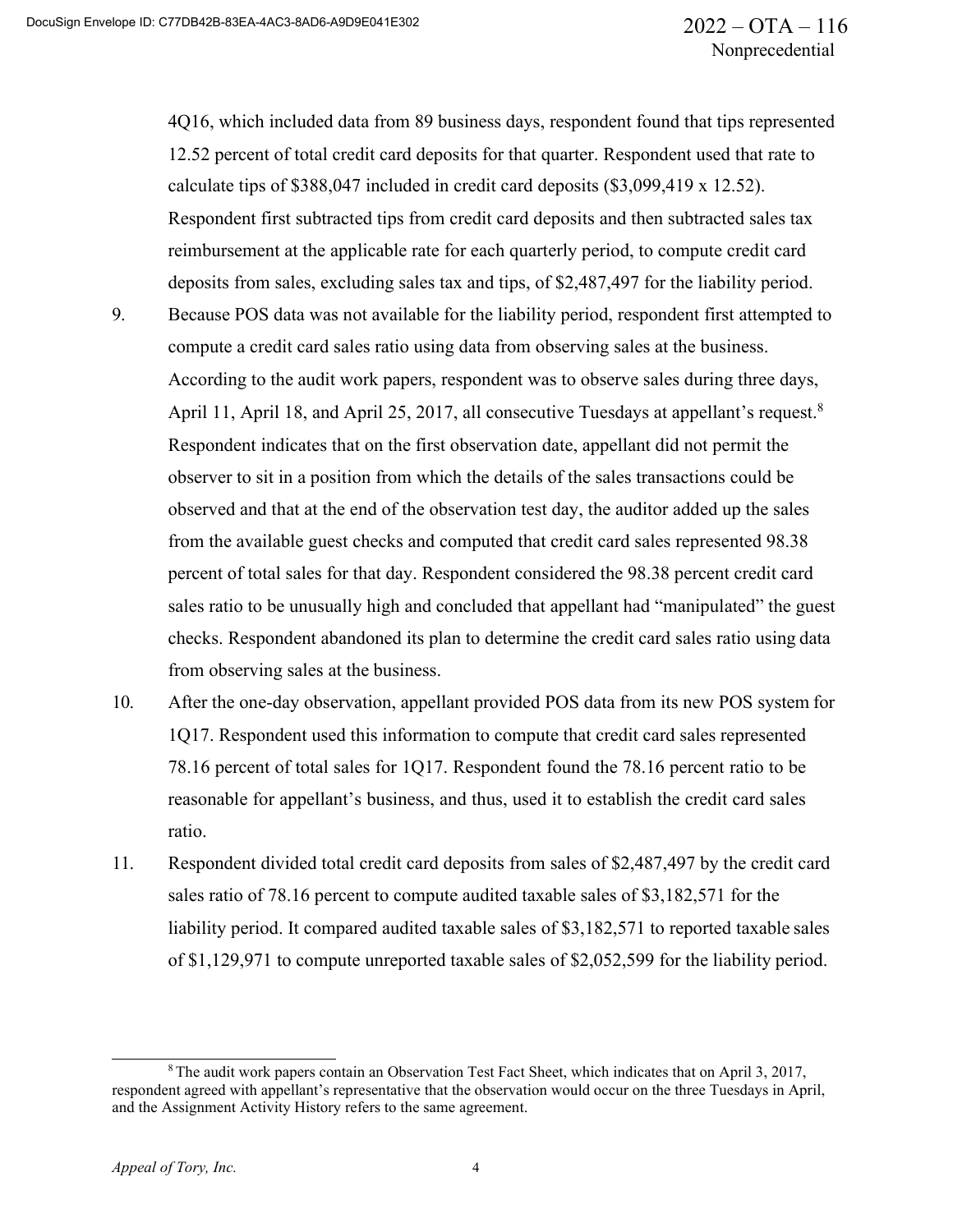- 12. Respondent found that appellant was negligent in connection with both its maintenance of business records and its reporting and on that basis imposed a 10-percent penalty for negligence.
- 13. On December 6, 2017, respondent issued the NOD to appellant.
- 14. Appellant filed a timely petition for redetermination of the NOD.
- 15. The parties participated in an appeals conference on December 3, 2018.
- 16. Following the appeals conference, respondent requested, and appellant provided, POS data for 3Q17, 1Q18, and April 2018. Respondent used this data, which was from 208 business days, to compute a credit card sales ratio of 78.25 percent.
- 17. In its Decision issued on August 12, 2019, respondent denied appellant's petition.
- 18. Appellant filed a request for reconsideration of respondent's Decision.
- 19. On January 19, 2021, respondent issued a Supplemental Decision confirming its denial of appellant's petition. This timely appeal followed.

#### DISCUSSION

#### Issue 1: Are adjustments to the audited measure of unreported taxable sales warranted?

California imposes a sales tax on a retailer's retail sales in this state of tangible personal property measured by the retailer's gross receipts unless the sale is specifically exempt or excluded from taxation by statute. (R&TC, § 6051.) All of a retailer's gross receipts are presumed subject to tax unless the retailer can prove otherwise. (R&TC, § 6091.) Although gross receipts from the sale of food products are generally exempt from the sales tax, sales of hot food and sales of food served in a restaurant are subject to tax. ( $R&TC, \S$  6359(a), (d)(1), (d)(2)  $& (d)(7).$ 

When respondent is not satisfied with the amount of tax reported by the taxpayer, respondent may determine the amount required to be paid on the basis of any information which is in its possession or may come into its possession. (R&TC, § 6481.) In the case of an appeal, respondent has a minimal, initial burden of showing that its determination was reasonable and rational. (*Appeal of Talavera*, 2020-OTA-022P.) Once respondent has met its initial burden, the burden of proof shifts to the taxpayer to establish that a result differing from respondent's determination is warranted. (*Ibid.*) Unsupported assertions are not sufficient to satisfy a taxpayer's burden of proof. (*Ibid.*) It is a taxpayer's responsibility to maintain and make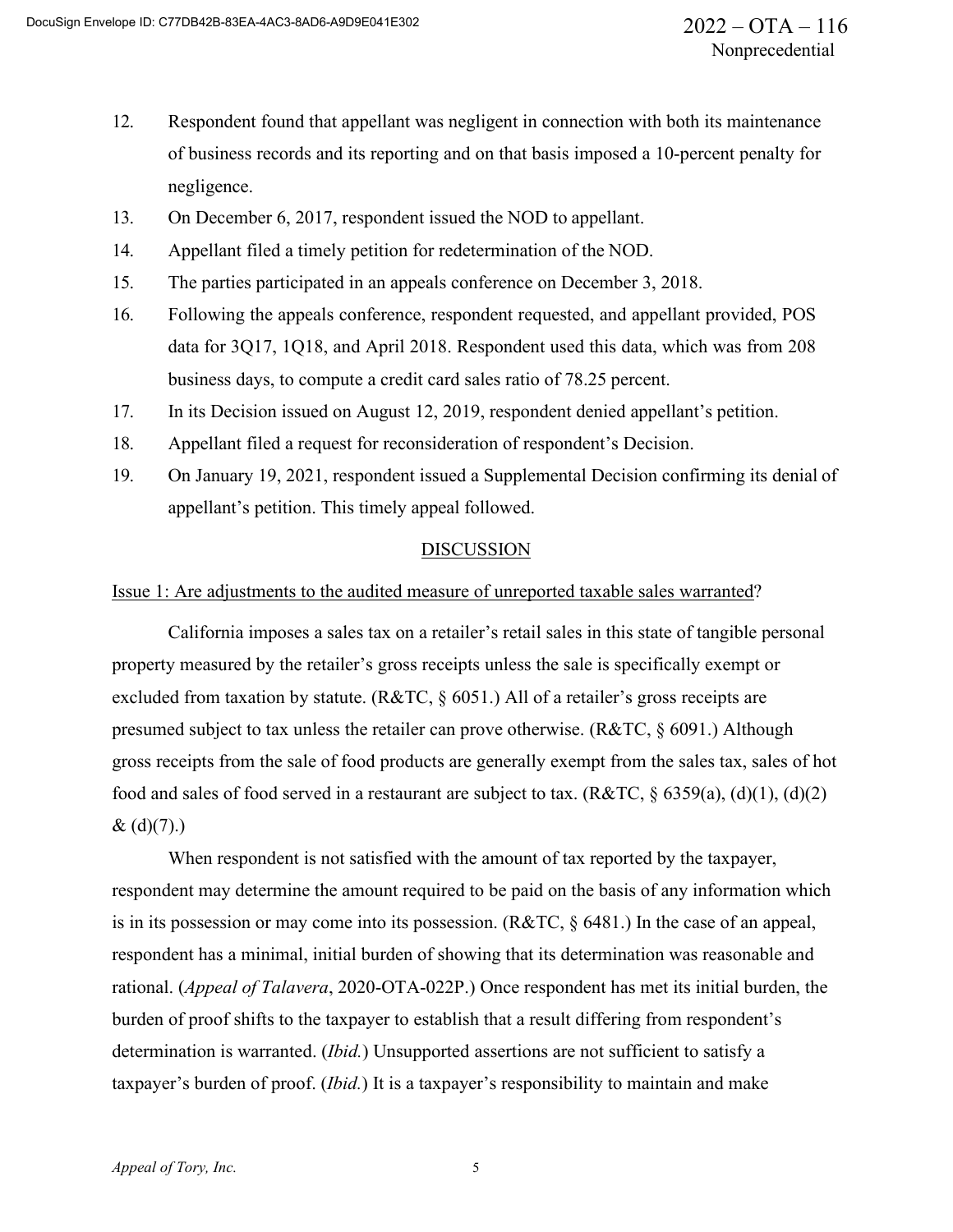available for examination on request all records necessary to determine the correct tax liability under the Sales and Use Tax Law, including bills, receipts, invoices, or other documents of original entry supporting the entries in the books of account. (R&TC, §§ 7053, 7054; Cal. Code Regs., tit. 18, § 1698(b)(1).)

In this case, appellant did not maintain and provide to respondent all records necessary to determine the correct tax liability. It did not provide any guest checks, sales receipts, or POS reports for any periods within the audit. Regardless of the reasons why appellant did not provide such documents, the books and records that it did provide were insufficient to allow respondent to use a direct audit method to calculate taxable sales.

The records that were provided revealed probable significant underreporting of taxable sales. Appellant's gross receipts (reported on its FITRs) exceeded total sales (reported on its SUTRs) by \$358,633 in 2014 and \$657,526 in 2015; bank deposits from sales in 2014 and 2015 far exceeded reported sales for the same period by \$694,690; and book markups calculated using appellant's records were far too low (12.88 percent for 2014, and -25.89 percent for 2015). For all of these reasons, we find that respondent was justified in questioning the reliability of recorded and reported sales. We also find that the credit card sales ratio method is a standard and accepted audit procedure. (See *Riley B's, Inc. v. State Bd. of Equalization* (1976) 61 Cal.App.3d 610, 612-613.) Thus, we find that respondent has met its initial burden to show that its determination was reasonable and rational. Therefore, the burden of proof shifts to appellant to prove a more accurate measure of tax.

At the heart of appellant's argument is the contention that the 98.38 percent credit card sales ratio is more accurate than the 78.16 percent credit card sales ratio computed by respondent. Appellant supports this proposition by challenging respondent's reasons for rejecting the former.<sup>9</sup> In this regard, appellant denies that it interfered with the observation or in any way manipulated the guest checks on the day of the observation. It objects to the use of the lower ratio on the further ground that respondent promised appellant that it would use the ratio determined by the observation; and appellant argues that, because it agreed to the observation in

<sup>9</sup> According to respondent's Decision and Supplemental Decision, appellant previously argued that the POS data for 1Q17 was unreliable because its staff were unfamiliar with the operation of the new system and that more of its customers use credit cards because its prices are higher than prices at other restaurants. Appellant has not made these arguments in this appeal to OTA, and given that the POS data for the later periods (3Q17, 1Q18, and April 2018) establish a credit card sales ratio almost identical to the ratio calculated from the 1Q17 data, those arguments find insufficient support in the record.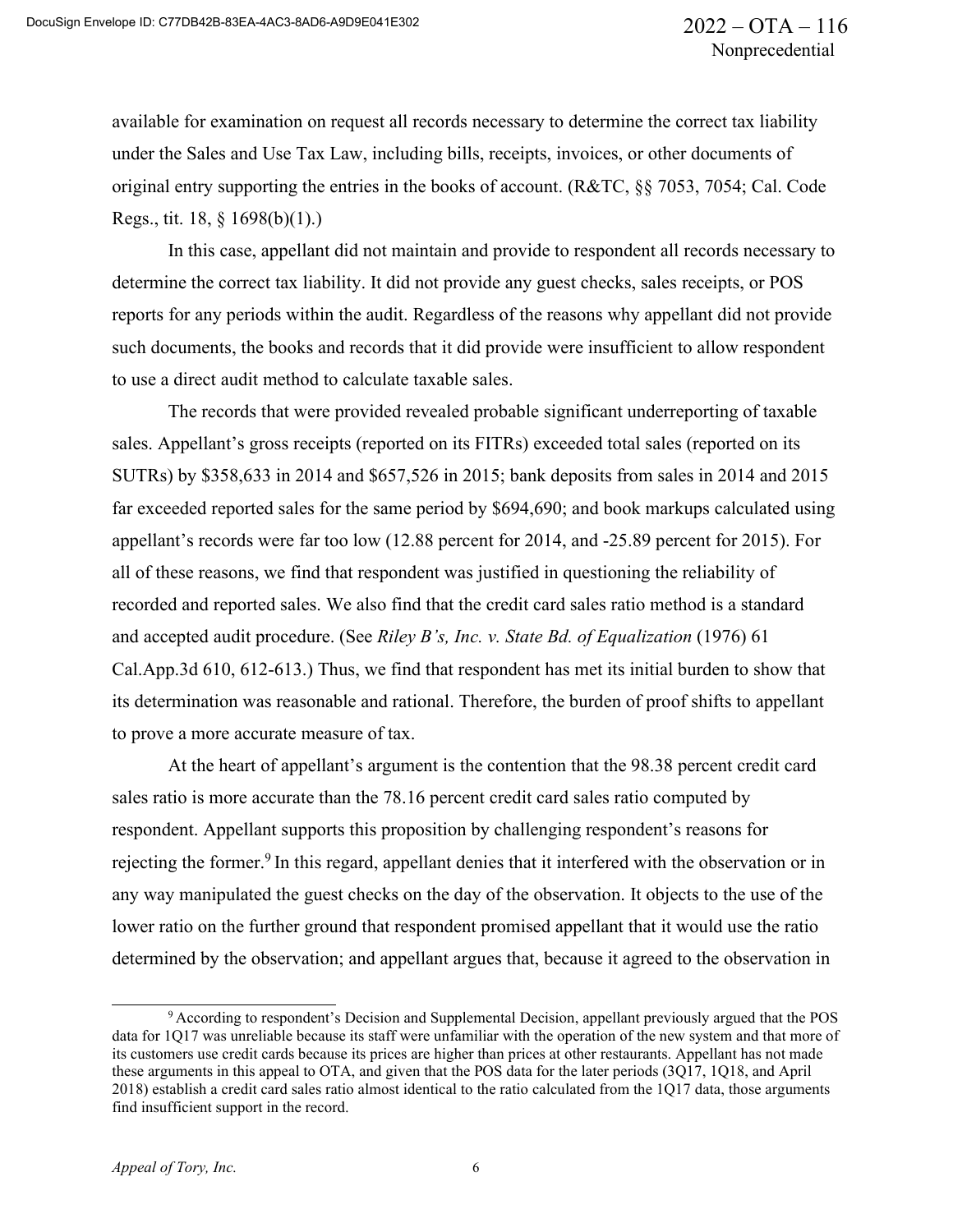reliance on that promise, it is fundamentally unfair to not give appellant the benefit of the larger ratio. Further addressing respondent's arguments against using the higher ratio, appellant argues that the fact that the observation was for only one day, rather than three days as recommended by respondent's Audit Manual, should not be used against appellant since it was respondent who chose to observe for only one day. Appellant objects to respondent's reliance on a "belief," unsupported by any credible evidence, that the 98.38 percent ratio is unusually high. Finally, appellant contends that it could not provide POS data for the liability period because of the loss of its POS system.

The evidence does not establish that the 98.38 percent ratio is more accurate than the 78.16 percent ratio. The 78.16 percent ratio upon which the determined liability is based was calculated from appellant's POS data from 89 full days of sales, and the POS data from an additional 208 full days of sales revealed an almost identical ratio. On the other hand, appellant has provided nothing except the data from respondent's aborted observation test to support its position. We find that the data supporting respondent's position is far more persuasive than that relied upon by appellant. On this basis, we find that adjustments to the audited measure of unreported taxable sales are not warranted. Although this finding is determinative, we will address appellant's other arguments below.

It is possible that 98.38 percent of the customers paid by credit card on that day, but that does not make that day's data representative of the liability period. On the contrary, that high a ratio would be an outlier. We see three out of 89 days during 1Q17 when the ratio went above 90 percent. The highest of those was 91.43 percent on January 7, 2017. We see three days of 208 scheduled for 3Q17, 1Q18, and April 2018 when the ratio rose above 90 percent, and the highest of those was 94.20 percent on February 11, 2018.<sup>10</sup>

We are also not persuaded by appellant's argument that it relied on respondent's promise to use the data from the observation. Initially, we note that, aside from the fact that there is no independent evidence that respondent made a binding agreement with appellant to use the data from the one-day observation, the evidence indicates that this was never an agreed-upon one-day observation. The evidence shows that this was a planned three-day observation, which respondent abandoned, apparently due to what it considered interference by appellant. We need

<sup>&</sup>lt;sup>10</sup> We make no finding regarding whether appellant interfered with respondent's one-day observation or interfered in any way with guest checks on that day.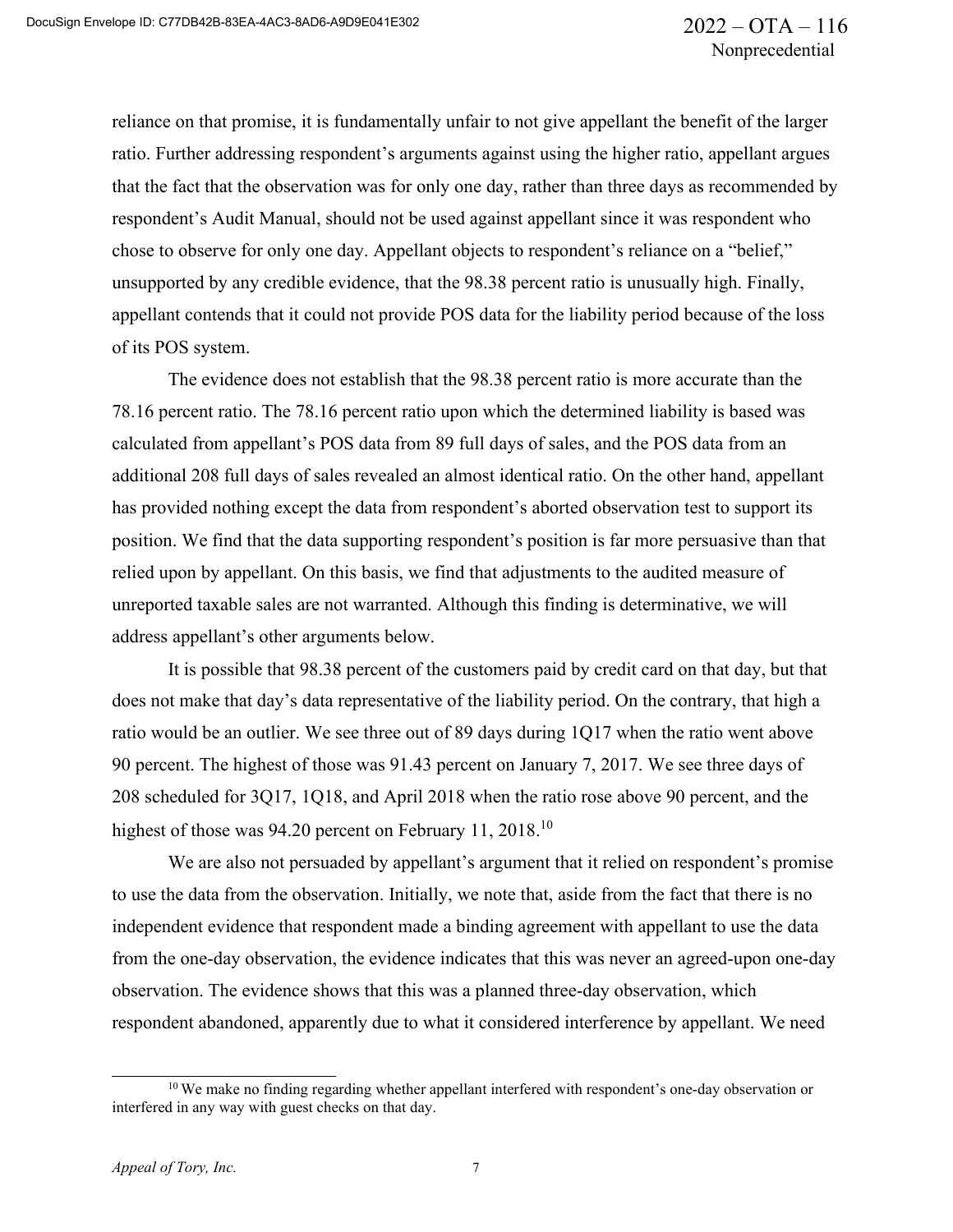not decide whether respondent's decision to abandon the observation test was reasonable because the law is clear that respondent is entitled to make its determination on the basis of any information which is in its possession or may come into its possession. (R&TC, § 6481.) Our role is to decide whether respondent's determination was reasonable and rational. We have already decided that it was.

Finally, our findings regarding the more accurate credit card sales ratio do not rely on appellant's failure to provide adequate business records or on respondent's opinions concerning the aborted test upon which appellant's proposed 98.38 percent credit card sales ratio is based.<sup>11</sup> The lack of adequate business records was simply part of respondent's justification for using an indirect audit method based on the credit card sales ratio, and as already stated, our finding regarding the more reliable ratio was strongly supported by the data.

#### Issue 2: Did respondent correctly impose the negligence penalty?

As relevant here, if any part of a liability for which a deficiency determination is made is due to negligence, respondent must add a penalty equal to 10 percent of the amount of the determination. (R&TC, § 6484.) The term "negligence" is not defined in the Sales and Use Tax Law. Among the definitions for the term provided by Black's Law Dictionary ( $11<sup>th</sup>$  ed. 2019) is this: "the doing of what a reasonable and prudent person would not do under the particular circumstances, or the failure to do what such a person would do under the circumstances." This is the standard we will apply to appellant's acts and omissions.

As previously stated, a taxpayer must maintain and make available for examination on request by respondent all records necessary to determine the correct tax liability under the Sales and Use Tax Law, and all records necessary for the proper completion of the returns. (R&TC, §§ 7053, 7054; Cal. Code Regs., tit. 18, § 1698(b)(1).) Such records include but are not limited to: 1) the normal books of account ordinarily maintained by the average prudent businessperson engaged in the activity in question; 2) bills, receipts, invoices, cash register tapes, or other documents of original entry; and 3) schedules or working papers used in connection with the preparation of the tax returns. (Cal. Code Regs., tit. 18, § 1698(b)(1).) Failure to maintain and provide complete and accurate records is evidence of negligence and may result in imposition of a negligence penalty. (Cal. Code Regs., tit. 18, § 1698(k).)

<sup>&</sup>lt;sup>11</sup> The inadequate business records may have greater significance to our analysis of the negligence issue, below.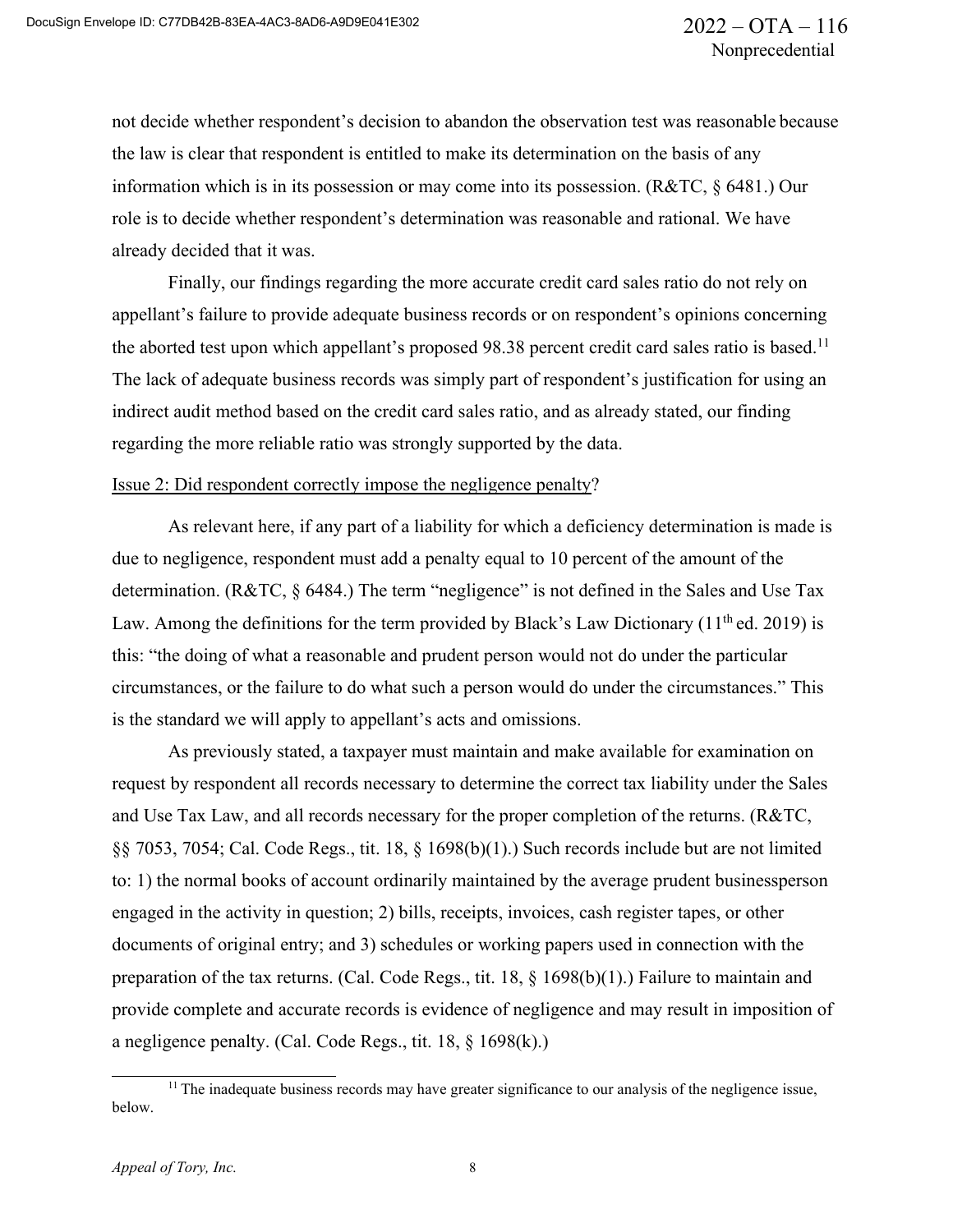There is no question that the records provided by appellant were not adequate for a sales tax audit. Appellant does not argue otherwise. Instead, appellant argues that the unexpected and catastrophic loss of its POS system at about the time that appellant learned that the audit was about to begin absolves appellant from any responsibility for not providing records that may have been retrievable from that system. It does not, for two reasons.

The first reason is that a reasonable and prudent business owner in appellant's position, having been previously found, on a first audit, to have negligently maintained and provided business records that were inadequate for sales and use tax purposes, would have taken reasonable steps to regularly print or back up POS system data to ensure that its business records would not again be found inadequate. Although the law does not specifically require taxpayers to make backup copies of electronic business records, it does recommend the practice (Cal. Code Regs., tit. 18,  $\S$  1698(d)(2)) and in this case we find that appellant's failure to take any steps to protect its electronic records constitutes a failure by appellant to take action that a reasonable and prudent person would have taken under the circumstances.

The second reason is that even taxpayers who maintain computerized records are generally required to retain hard copy records that are created or received in the normal course of business, such as guest checks, sales receipts, and purchase invoices. (Cal. Code Regs., tit. 18, § 1698(g)(1).) Although appellant's POS system may have been destroyed, appellant should have maintained and provided its hardcopy records.<sup>12</sup> Appellant did not do that. We find that in this regard also, appellant failed to take action that a reasonable and prudent person would have taken under the circumstances.

A negligence penalty also can be based on reporting errors. (*Independent Iron Works, Inc. v. State Bd. of Equalization* (1959) 167 Cal.App.2d 318, 323-324.) Here, the understatement of \$2,052,599 represents an error ratio of 181.6 percent when compared to reported taxable sales of \$1,129,971. Appellant reported far less than half of its taxable sales. The large understatement and large error ratio are persuasive evidence of negligence.

In summary, appellant had been previously audited. Appellant did not provide adequate records in the prior audit. Using the same indirect audit method that respondent uses here, respondent determined in the prior audit that appellant failed to report \$1,218,252 in taxable sales. Respondent also imposed a negligence penalty in the prior audit. In the present case,

<sup>&</sup>lt;sup>12</sup> Hardcopy records are those maintained in paper format. (Cal. Code Regs., tit. 18,  $\frac{1}{5}$  1698(a)(5).)